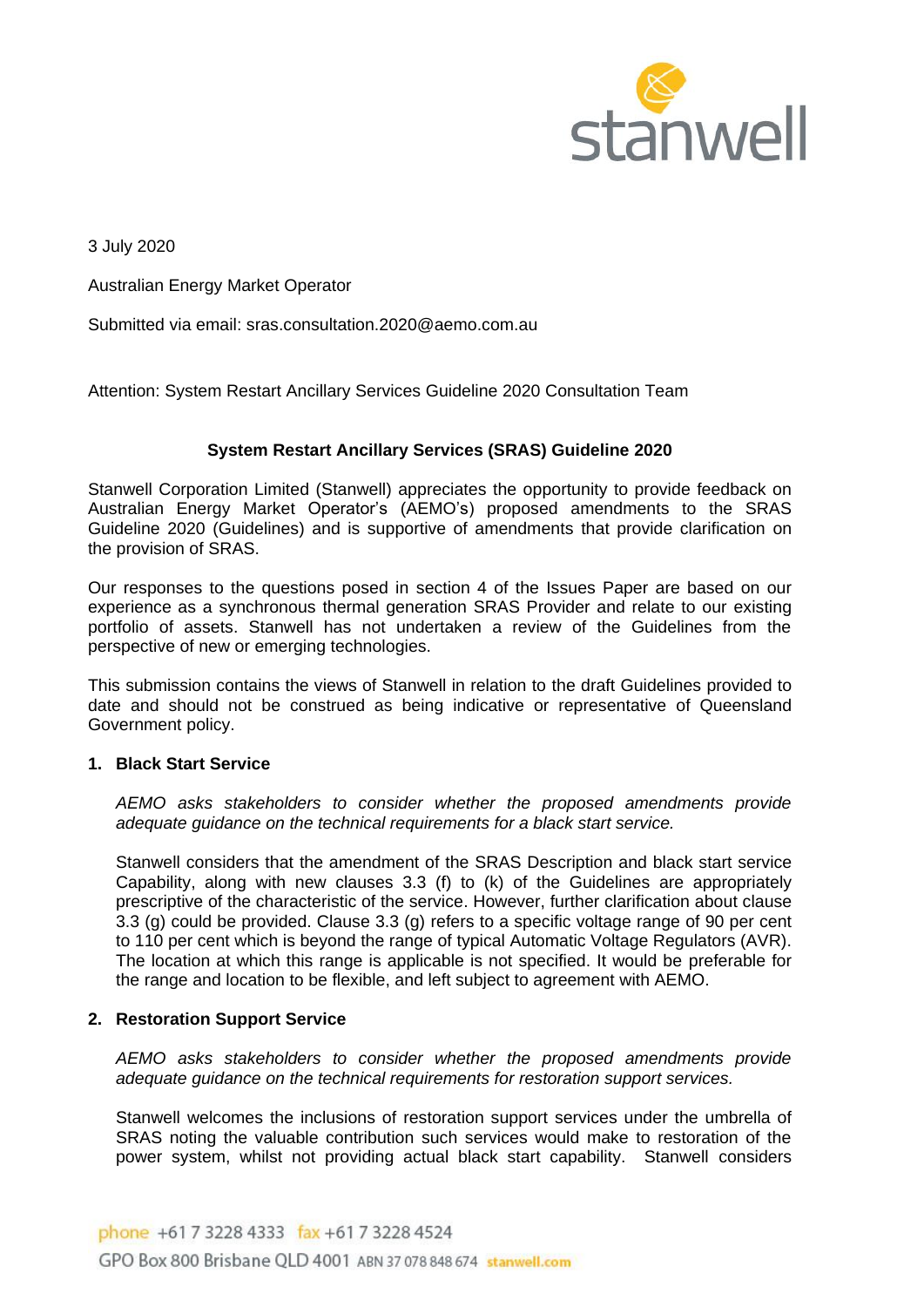clauses 3.4.1 and 3.4.2 as broadly appropriate but notes that the following amendments would improve the Guidelines.

Based on discussions during the SRAS forum on 24 June 2020, it was evident that both traditional and new technology participants recognised that more prescriptive guidelines as to how restoration support services in clause 3.4.2 would operate would be welcomed. For example, clause 3.4.2 (d) provides that a *stabilising load* may provide restoration support services. It is unclear from the Guidelines what might constitute a *stabilising load*  and clarification as to how those loads would provide support services would be welcomed. The basis for and operation of the requirement in clause 3.4.2 that a restoration support service must provide two or more of the specified attributes would also be informative.

Under clause 1.3.1 the definition of an SRAS Provider specifies that only a Generator can be an SRAS Provider. Given the intention of the rule changes, Guidelines and forum discussion, the definition needs to be updated to include restoration support service providers.

Clarification about eligibility and how a network service provider (NSP) could provide restoration support services through the Guidelines is also recommended if the intention is to broaden the scope of SRAS Providers in this manner.

#### **3. SRAS Procurement Objective**

*AEMO asks stakeholders to consider whether the factors described in section 6(c) and (d) of the draft SRAS Guideline are appropriate considerations in meeting the requirements of the SRAS Procurement Objective.*

Stanwell considers that factors described in section 6 (c) and (d) of the Guidelines as broadly appropriate considerations in meeting the SRAS Procurement Objective; to acquire system restart ancillary services to meet the system restart standard at the lowest cost. Noting that a procurement process and objective developed to achieve the greatest net benefit for both consumers and generators would be preferential.

It was acknowledged by participants during the SRAS forum on 24 June 2020 that SRAS Agreements need to reflect the intention of the rule changes and SRAS Procurement Guidelines. For example, a combination of restoration support services and black start services, potentially owned or operated by different participants, could be captured as one generating system under a single SRAS agreement.

Stanwell would welcome industry engagement to reflect on the contractual mechanisms to ensure that when a combination of services and increased diversification of technologies is procured, the response in the event of a major disruption, assessed through simulation and testing, is improved and that obligations and liabilities are appropriately allocated under the agreements.

#### **4. New system restart testing regime**

*AEMO asks stakeholders to consider whether the draft SRAS Guideline, including Appendix B, provides sufficient guidance on the requirements under the Amending Rule for the new testing regime.* 

As an existing SRAS service provider, Stanwell has informally and voluntarily participated in restart path physical trials in the past helping to ensure the feasibility and performance both of its own and the NSP's equipment, and to validate AEMO's restart plans. Stanwell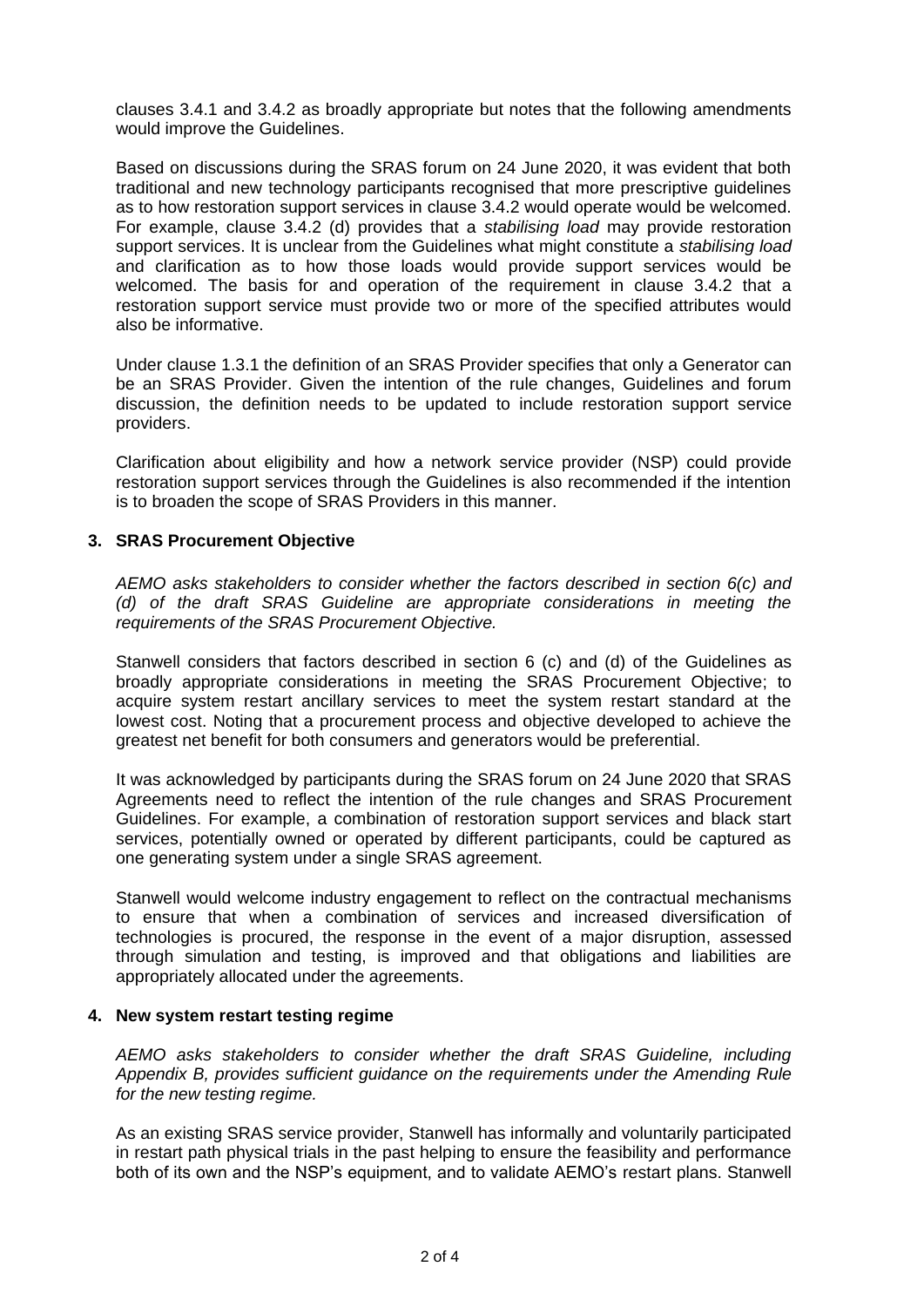welcomes the proposed rule 4.3.6 allowing for compensation of third-party participants during test regimes and the introduction of a formal framework supporting the physical testing of restoration beyond the contracted SRAS delivery points.

Stanwell acknowledges the difficulty and potential impacts and hopes that these inclusions will facilitate more comprehensive and realistic testing. Stanwell considers that Appendix B adequately covers the requirement for physical restart path testing if the following recommendations are incorporated:

- A provision clarifying that a test in which an SRAS provider delivers at a delivery point, but which fails beyond the SRAS delivery point, should not be deemed a failed test for purposes of compensation under an SRAS agreement.
- Appendix B should recognise that high speed monitoring equipment may exist at either or both the participant's facility and NSP's facility. Installation of new equipment in existing facilities should not be mandated by the Guidelines.

## **5. Differences between test procedures and actual restart procedures**

*AEMO asks stakeholders to consider whether any additional changes to the SRAS Guideline are needed to facilitate identification of differences between test procedures and actual restart procedures, or other improvements or clarification in relation to testing.*

Stanwell supports the clear separation between SRAS testing and System Restart Path testing requirements and procedures. Recommendations for improvements and clarification in relation to testing include:

- Clause 4.3.2(b)(i), specifying a materiality threshold for work on SRAS equipment that would require a test should better equip existing and new participants to understand obligations and costs of providing services.
- Including a provision that would allow for AEMO and the SRAS Providers to agree to waive a test based on materiality of the maintenance work undertaken and the potential implications on market conditions. Stanwell acknowledges that clause 4.3.2(c)(ii) provides for reasonable request of the SRAS Provider and the TNSP in relation to scheduling to be considered. However, because clause 4.3.2(c)(iv) only requires a formal notice to be provided only to the TNSP 15 business days in advance of the test date, and a no less than 5 business days' notice to an SRAS Provider  $(4.3.2(b)(ii))$ , the ability to make a reasonable request under  $4.3.2(c)(ii)$  is diminished.

Stanwell acknowledges that under live conditions SRAS Providers must be able to provide SRAS services when required, however by including a provision to waive a test it would provide AEMO, TNSP and SRAS Providers additional opportunity to assess the value and cost of a test.

- Appendix A, table A1 item 2a potentially requires the installation of high-speed transient monitoring equipment that may not exist at some facilities but, maybe covered by similar equipment in adjacent NSP facilities. It is recommended that this should be acknowledged as a substitute.
- Appendix A, table A1 item 6 refers to a "connection point transformer". Further clarification as to which transformer this is referring to is required.